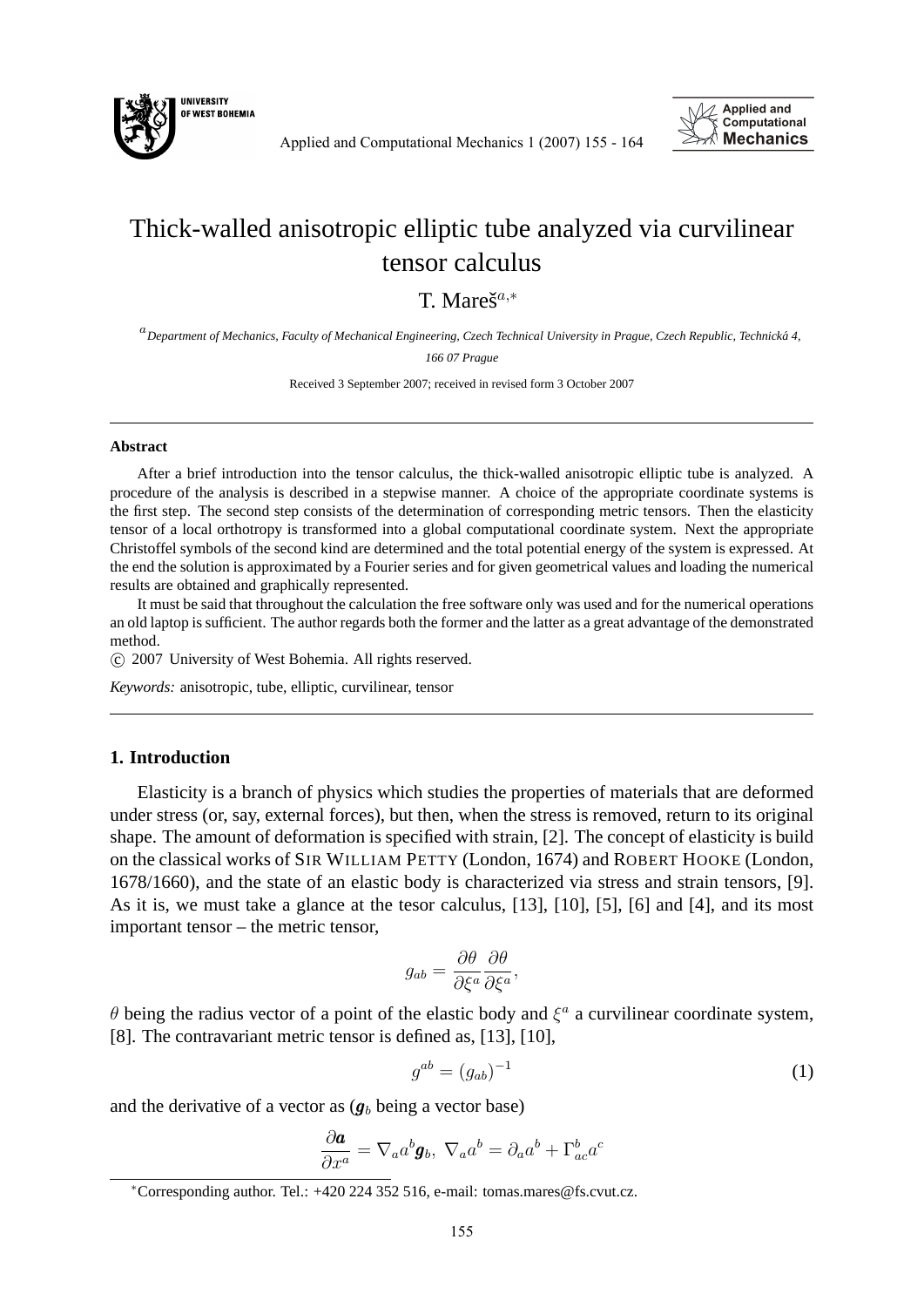where the Christoffel symbols of the second kind

$$
\Gamma_{ab}^d = g^{dc} \frac{1}{2} (\partial_b g_{ac} + \partial_a g_{cb} - \partial_c g_{ab}), \ \partial_a = \frac{\partial}{\partial x^a}.
$$

The well known Differential operators are expressed as, [10], [8], [14], [15],

$$
\operatorname{grad}\varphi=\nabla_a\varphi\,\boldsymbol{g}^a=\partial_a\varphi\,\boldsymbol{g}^a,\ \operatorname{div}\boldsymbol{v}=\nabla\boldsymbol{v}=\nabla_a v^a,
$$

$$
\operatorname{rot}\boldsymbol{A}=\nabla\times\boldsymbol{A}=\epsilon^{abc}\nabla_aA_b\boldsymbol{g}^c,\ \nabla^2\varphi=\operatorname{div}\operatorname{grad}\varphi.
$$

Let as state the definition of the Green-Lagrange-St. Venant strain, [1], [8], [4],

$$
\stackrel{\xi}{E}_{ab} = \frac{1}{2} (\stackrel{\xi}{g_{ab}} - \stackrel{o}{g_{ab}}),
$$

where  $g_{ab}^{\xi}$  is a metric of the material coordinate system coincident before the deformation with the space coordinate system  $g_{ab}^o$ .

For small deformations the Green-Lagrange-St. Venant strain takes the form of the small strain tensor, [9], [16], [14],

$$
\varepsilon_{ab} = \left. \frac{1}{2} \left( \frac{\xi}{g_{ab}} - \frac{o}{g_{ab}} \right) \right|_{\text{lin.}} = \frac{1}{2} (\nabla_a u_b + \nabla_b u_a).
$$

It became commonly known and used,  $[12]$ ,  $[16]$ ,  $[10]$ ,  $[7]$ ,  $[3]$ , that the real state of a deformed body,  $\hat{u}_a$ , minimizes the total potential energy

$$
\Pi(u_a) = a(u_a) - l(u_a)
$$

on a set of admissible states, U, where the elastic strain energy

$$
a(u_a) = \frac{1}{2} \int_{\Omega} E^{abcd} \varepsilon_{ab}(u_a) \varepsilon_{cd}(u_a) d\Omega
$$

and the potential energy of the applied forces

$$
-l(u_a) = -\int_{\Omega} p^a u_a d\Omega - \int_{\partial_t \Omega} t^a u_a d\Gamma.
$$

Shortly, it holds

$$
\hat{u}_a = \arg\min_{u_b \in \mathbb{U}} \Pi(u_c).
$$

In the case of orthotropic material, for example orthotropic elemantary block (signed as  $\nu$ th block, as outlined in Figure 1) we may choose the coordinate system,  $\nu_a$ , called the main

<sup>&</sup>lt;sup>1</sup>The origin of these principles is joined with such names as MAUPERTUIS, 1746, EULER, 1744, and LA-GRANGE, 1788.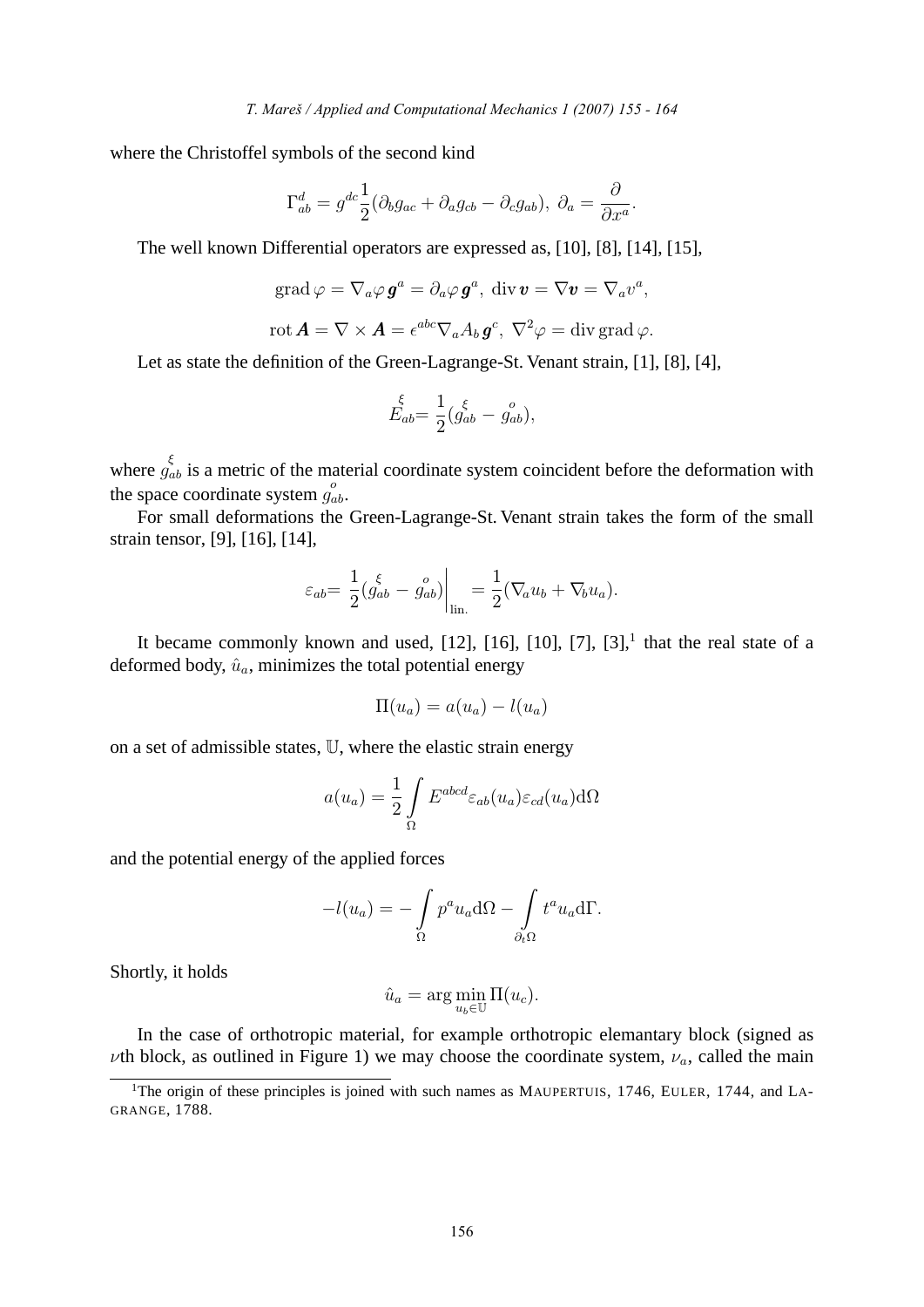

Fig. 1. Orthotropic block

material frame. The *main* stand for *alined with* the major material axes of the orthotropic material. Then the elasticity tensor has the following entries, [11],

$$
\left\{E^{abcd}\right\}_{\{ab\lceil cd\}} = \left(\begin{array}{cccccccc} \Phi_{1111} & 0 & 0 & 0 & \Phi_{1122} & 0 & 0 & 0 & \Phi_{1133} \\ 0 & G_{12} & 0 & G_{12} & 0 & 0 & 0 & 0 & 0 \\ 0 & 0 & G_{13} & 0 & 0 & 0 & G_{13} & 0 & 0 \\ 0 & G_{12} & 0 & G_{12} & 0 & 0 & 0 & 0 & 0 \\ 0 & G_{12} & 0 & 0 & \Phi_{2222} & 0 & 0 & 0 & \Phi_{2233} \\ 0 & 0 & 0 & 0 & 0 & G_{23} & 0 & G_{23} & 0 \\ 0 & 0 & G_{13} & 0 & 0 & 0 & G_{13} & 0 & 0 \\ 0 & 0 & 0 & 0 & 0 & 0 & G_{23} & 0 & G_{23} & 0 \\ \Phi_{3311} & 0 & 0 & 0 & \Phi_{3322} & 0 & 0 & 0 & \Phi_{3333} \end{array}\right),
$$

where

$$
\Phi_{1111} = \frac{1 - \nu_{23}\nu_{32}}{N} E_{11}, \quad \Phi_{1122} = \frac{\nu_{21} + \nu_{23}\nu_{31}}{N} E_{11}, \quad \Phi_{1133} = \frac{\nu_{31} + \nu_{32}\nu_{21}}{N} E_{11},
$$
\n
$$
\Phi_{2211} = \frac{\nu_{12} + \nu_{13}\nu_{32}}{N} E_{22}, \quad \Phi_{2222} = \frac{1 - \nu_{13}\nu_{31}}{N} E_{22}, \quad \Phi_{2233} = \frac{\nu_{32} + \nu_{31}\nu_{12}}{N} E_{22},
$$
\n
$$
\Phi_{3311} = \frac{\nu_{13} + \nu_{12}\nu_{23}}{N} E_{33}, \quad \Phi_{3322} = \frac{\nu_{23} + \nu_{21}\nu_{13}}{N} E_{33}, \quad \Phi_{3333} = \frac{1 - \nu_{12}\nu_{21}}{N} E_{33},
$$

and

$$
N = 1 - \nu_{12}\nu_{21} - \nu_{23}\nu_{32} - \nu_{31}\nu_{13} - \nu_{12}\nu_{23}\nu_{31} - \nu_{13}\nu_{32}\nu_{21}.
$$

The above relations may be readily used in <sup>a</sup> very large variety of anisotropic materials via the concep<sup>t</sup> of locally orthotropic material.

The concep<sup>t</sup> of locally orthotropic material is based on the thought that at every point of a material it is possible to construct a cartesian coordinate system  $\nu_a$  such that the material in (infinitesimal) surrounding behaves orthotropically, *i.e.*, the mentioned relations hold.

Thus we only need to perform a transformation from the main frame of orthogonality,  $\nu^a$ , into <sup>a</sup> frame of the computation. In the frame of the computation, the tensor entries are not necessarily <sup>p</sup>hysical quantities.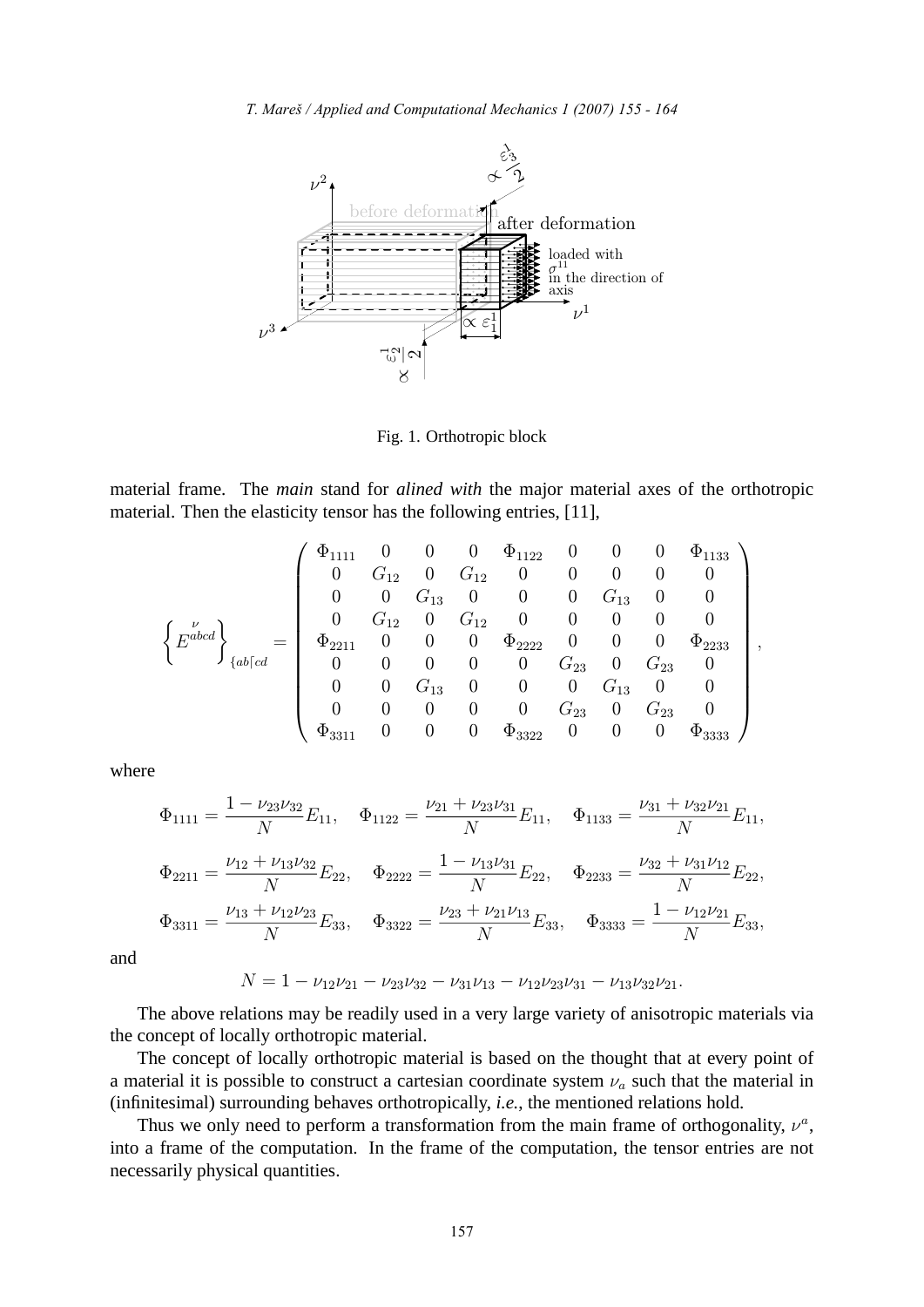

Fig. 2. The anisotropic elliptic tube

# **2. Analysis of the thick-walled anisotropic elliptic tube**

Let us focus on the analysis of the deformation of a thick-walled elliptic tube which is winded of a fiber such as laminated composite (Fig. 2). The upper end of the tube is clamped and a uniformly distributed force,  $F$ , is applied on the lower end. The fiber is winded under an angle,  $\alpha$ . The problem is solved using the concept of locally orthotropic material, where the elasticity tensor is expressed in a local cartesian coordinate system alined with the main directions of the local orthotropy of the material. A sequence of coordinate transformations from the local cartesian coordinate systems into a global coordinate system of the computation is performed. The total potential energy of the problem is expressed in the global coordinate system. After approximating the dependent variables, representing the displacements, with Fourier series, the potential energy expression is minimized.

As it has been said, the foremost task rests in a choice of appropriate coordinate systems and expression of the transformations. In the case of an elliptic tube winded under an angle we introduce, according to Fig. 3, the global cartesian coordinate system,  $b^a$ , the global elliptic coordinate system,  $x^a$ , the local cartesian coordinate system,  $\xi^a$ , and the local coordinate system alined with the main directions of the local orthotropy,  $\nu^a$ . The basic advantage of the elliptic coordinate system lies in the range of the coordinates

$$
x^1 \in [0, t], \ x^2 \in [0, 2\pi], \ x^3 \in [0, \ell]
$$

and the known relation to the global cartesian coordinate system  $b^a$ 

$$
b1 = (a + x1) cos x2, b2 = (b + x1) sin x2, b3 = x3.
$$

As the coordinate systems  $b, \xi$  and  $\nu$  are Cartesian, the metrics are

$$
g_{ab}^b = \delta_{ab}, \; \hat{g}_{ab}^{\xi} = \delta_{ab}, \; \hat{g}_{ab}^{\nu} = \delta_{ab}.
$$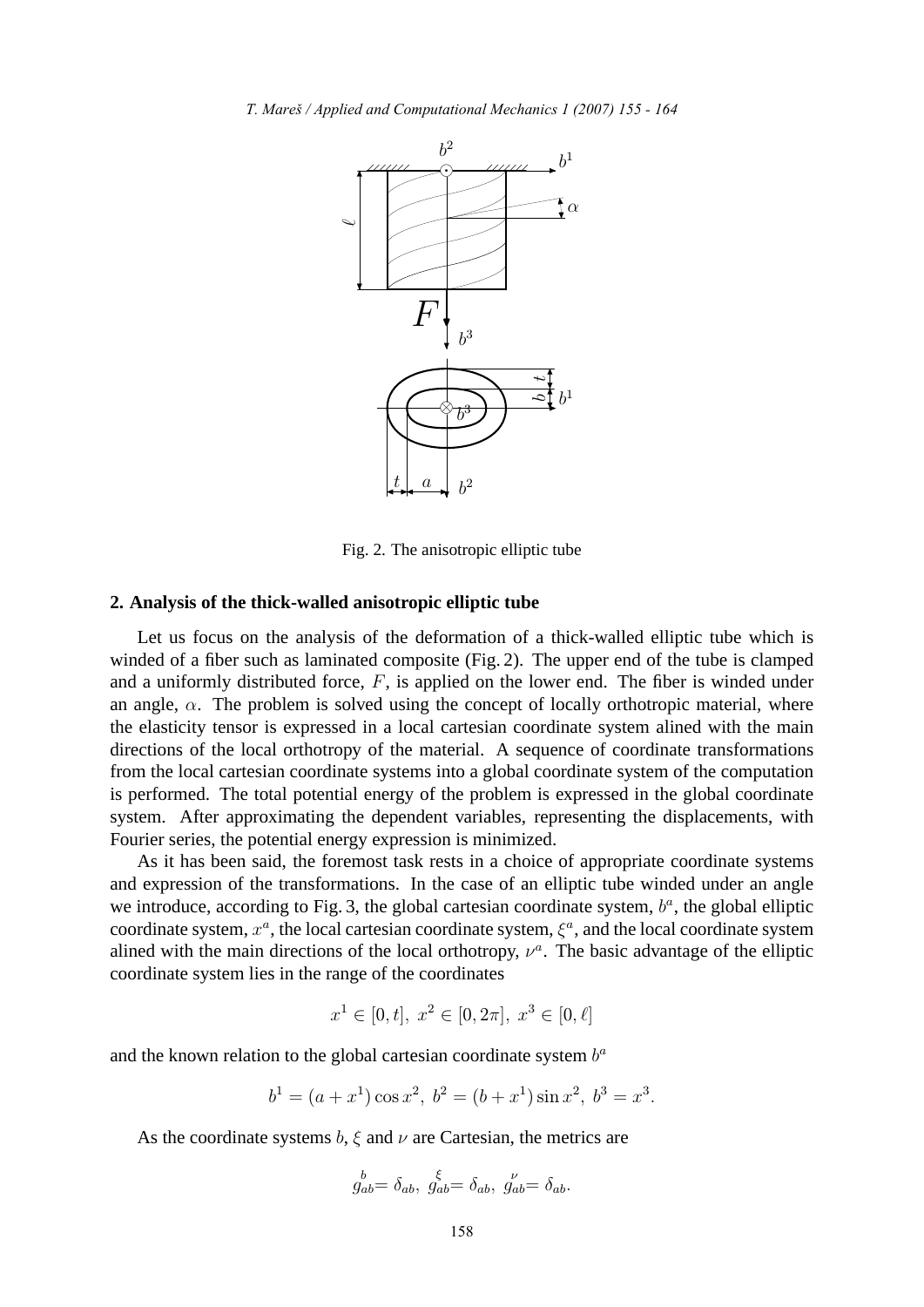

Fig. 3. Coordinate systems

The following transformation rule

$$
g_{ab}^x = \frac{\partial b^c}{\partial x^a} \frac{\partial b^d}{\partial x^b} \delta_{cd} \text{ with } \frac{\partial b^a}{\partial x^b} = \begin{pmatrix} \cos x^2 & -(a+x^1)\sin x^2 & 0\\ \sin x^2 & (b+x^1)\cos x^2 & 0\\ 0 & 0 & 1 \end{pmatrix}_{a\lceil b}
$$

implies

$$
g_{ab}^{x} = \begin{pmatrix} 1 & (b-a)\sin x^{2}\cos x^{2} & 0\\ (b-a)\sin x^{2}\cos x^{2} & (a+x^{1})^{2}\sin^{2}x^{2} + (b+x^{1})^{2}\cos^{2}x^{2} & 0\\ 0 & 0 & 1 \end{pmatrix}.
$$

Elasticity tensor in the global computational coordinate system can be expressed via transformation rule

$$
E^{abcd} = \frac{\partial x^a}{\partial \nu^i} \frac{\partial x^b}{\partial \nu^j} \frac{\partial x^c}{\partial \nu^k} \frac{\partial x^d}{\partial \nu^l} E^{ijkl},
$$

where ν  $E^{ijkl}$  is the known elasticity tensor in the coordinate system  $\nu^a$ . For the transformation matrix it holds  $\overline{\phantom{0}}$ 

$$
\frac{\partial x^a}{\partial \nu^b} = \frac{\partial x^a}{\partial b^c} \frac{\partial b^c}{\partial \xi^d} \frac{\partial \xi^d}{\partial \nu^b},
$$

where

$$
\frac{\partial x^a}{\partial b^b} = \left(\frac{\partial b^a}{\partial x^b}\right)^{-1},
$$

*i.e.*

$$
\frac{\partial x^a}{\partial b^b} = \frac{1}{a \sin^2 x^2 + b \cos^2 x^2 + x^1} \begin{pmatrix} (b+x^1) \cos x^2 & (a+x^1) \sin x^2 & 0\\ -\sin x^2 & \cos x^2 & 0\\ 0 & 0 & a \sin^2 x^2 + b \cos^2 x^2 + x^1 \end{pmatrix},
$$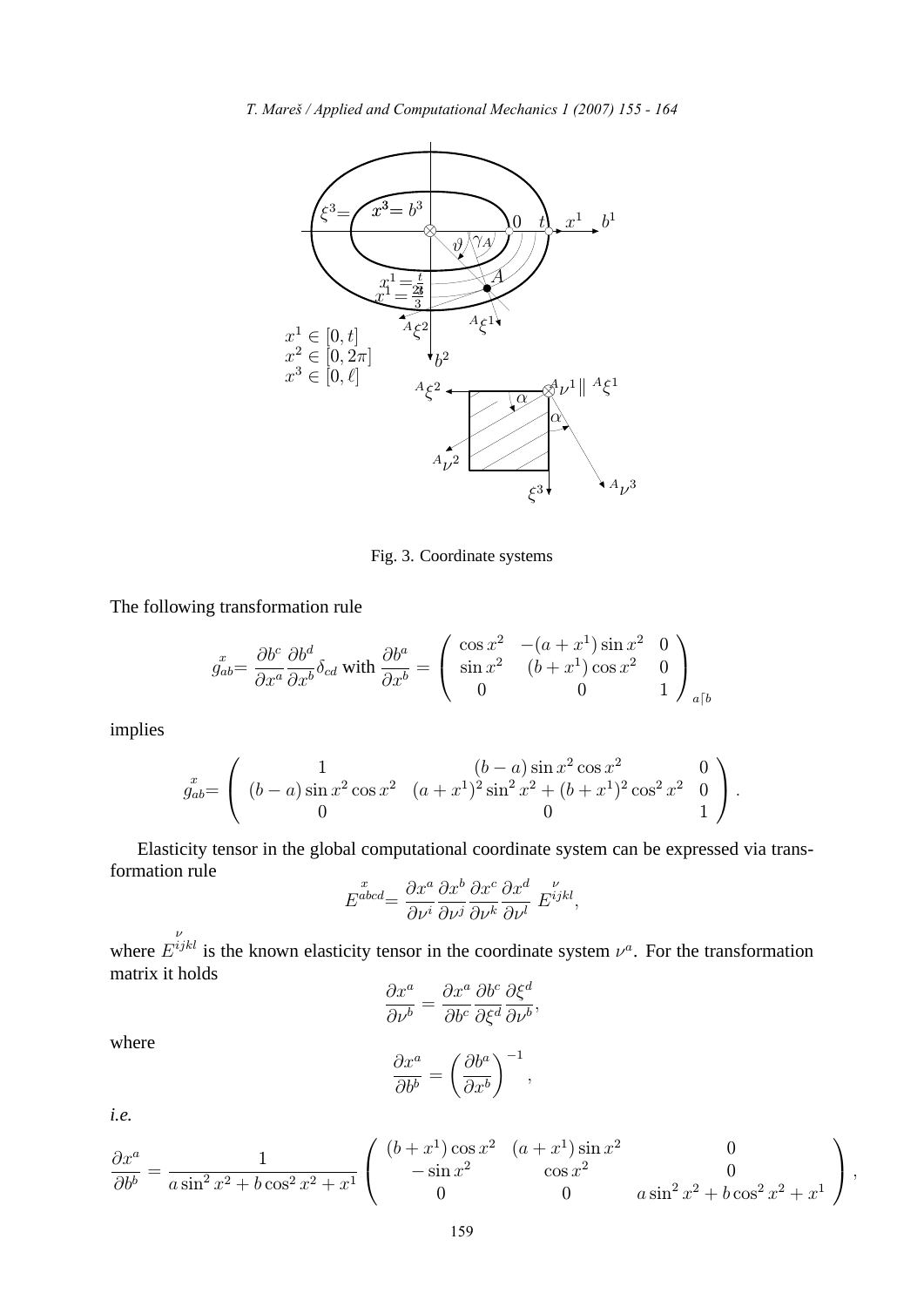*T. Mareš / Applied and Computational Mechanics 1 (2007) 155 - 164* 

$$
\frac{\partial b^a}{\partial \xi^b} = \begin{pmatrix} \cos \gamma_A & -\sin \gamma_A & 0 \\ \sin \gamma_A & \cos \gamma_A & 0 \\ 0 & 0 & 1 \end{pmatrix} \text{ and } \frac{\partial \xi^a}{\partial \nu^b} = \begin{pmatrix} 1 & 0 & 0 \\ 0 & \cos \alpha & -\sin \alpha \\ 0 & \sin \alpha & \cos \alpha \end{pmatrix}.
$$

The determination of  $\cos \gamma_A$  and  $\sin \gamma_A$  is the only remaining problem. The Fig. 4 indicates

$$
\cos \gamma_A = (1,0) \cdot \mathbf{n}
$$
 and  $\sin \gamma_A = \pm |(1,0) \times \mathbf{n}|$ .

From analytical geometry we have

$$
n^{1} = \frac{b_{t}^{2}}{\sqrt{(b_{t}^{1})^{2} + (b_{t}^{2})^{2}}} \text{ and } n^{2} = \frac{-b_{t}^{1}}{\sqrt{(b_{t}^{1})^{2} + (b_{t}^{2})^{2}}}, \text{ where } b_{t}^{a} = \frac{\partial b^{a}}{\partial x^{2}}
$$

and

$$
b1 = (a + x1) cos x2, b2 = (b + x1) sin x2.
$$

Performing the derivatives leads to

$$
\mathbf{n} = \frac{1}{d} \begin{pmatrix} (b+x^1)\cos x^2\\ (a+x^1)\sin x^2 \end{pmatrix}, \ d = \sqrt{(a+x^1)^2\sin^2 x^2 + (b+x^1)^2\cos^2 x^2}
$$

and hence

$$
\cos \gamma_A = \frac{b+x^1}{d} \cos x^2, \sin \gamma_A = \frac{a+x^1}{d} \sin x^2.
$$



Fig. 4. Normal to ellipse

From the said above, we have

$$
\hat{u}_a = \arg\min_{u_b \in \mathbb{U}} \Pi(u_c), \ \Pi(u_a) = a(u_a) - l(u_a)
$$

with

$$
a(u_a) = \frac{1}{2} \int_{\Omega} E^{abcd} \varepsilon_{ab}(u_a) \varepsilon_{cd}(u_a) d\Omega, \quad l(u_a) = \int_{\Omega} p^a u_a d\Omega + \int_{\partial_t \Omega} t^a u_a d\Gamma.
$$

Let us limit ourselves to the case of small deformations, then

$$
\varepsilon_{ab} = \frac{1}{2} (\nabla_a u_b + \nabla_b u_a), \ \nabla_a u_b = \partial_a u_b - \Gamma^c_{ab} u_c.
$$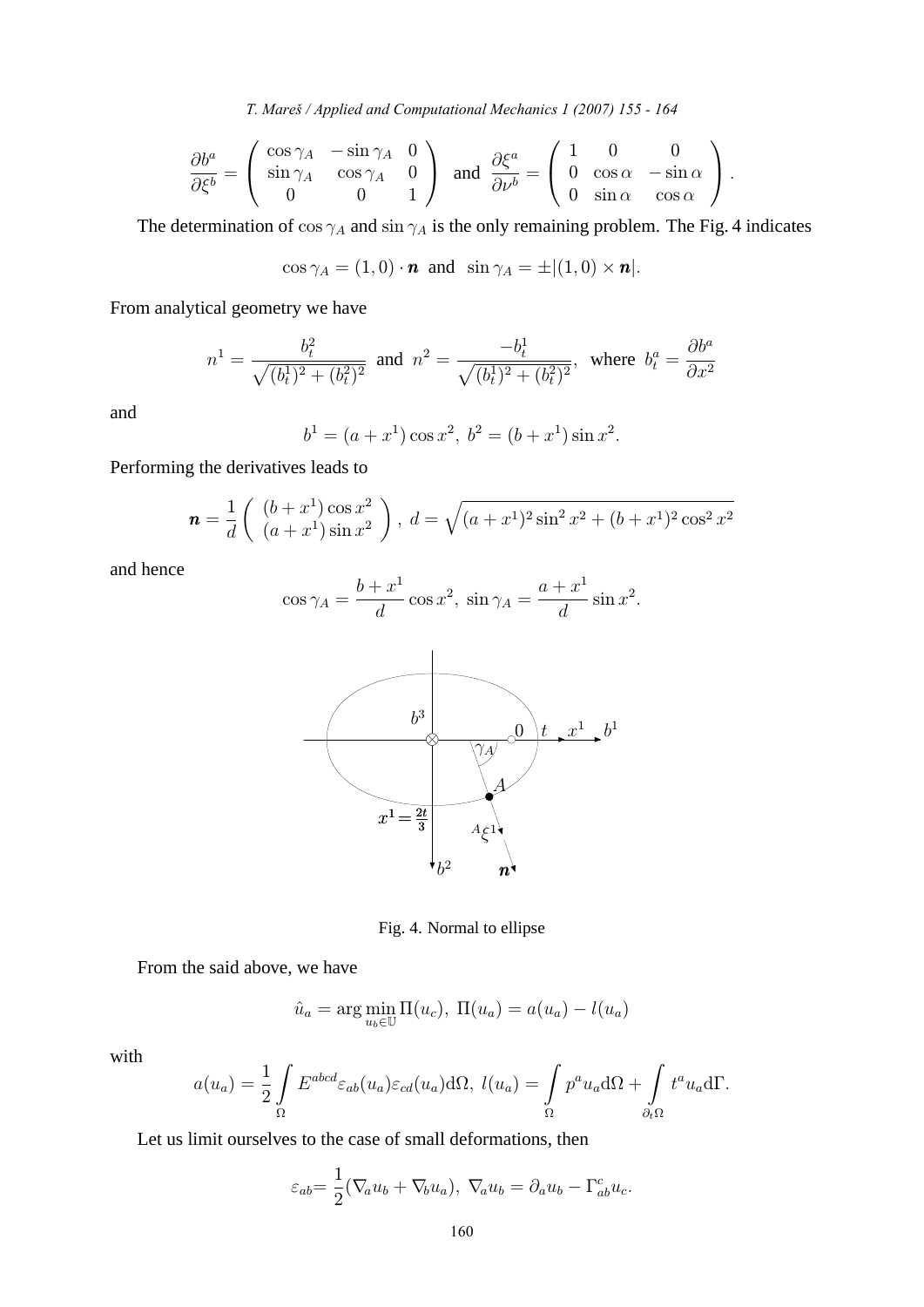That means

$$
\varepsilon_{ab}^x = \frac{1}{2} (\partial_a \ddot{u}_b + \partial_b \ddot{u}_a - 2 \Gamma^c_{ab} \ddot{u}_c), \ \Gamma^c_{ab} \ddot{u}_c = \Gamma^1_{ab} \ddot{u}_1 + \Gamma^2_{ab} \ddot{u}_2 + \Gamma^3_{ab} \ddot{u}_3.
$$

Using GNU MAXIMA<sup>2</sup> we readily obtain (in the coordinate system  $x^a$ )

$$
\Gamma_{ab}^{1} = \frac{1}{J} \begin{pmatrix} 0 & (a-b)\cos x^{2}\sin x^{2} & 0 \\ (a-b)\cos x^{2}\sin x^{2} & -( (x^{1})^{2} + x^{1}(a+b) + ab ) & 0 \\ 0 & 0 & 0 \end{pmatrix},
$$

$$
\Gamma_{ab}^{2} = \frac{1}{J} \begin{pmatrix} 0 & 1 & 0 \\ 1 & (a-b)\cos x^{2}\sin x^{2} & 0 \\ 0 & 0 & 0 \end{pmatrix}, \ \Gamma_{ab}^{3} = 0,
$$

where

$$
J = (b - a)\cos^2 x^2 + x^1 + a.
$$

Now, as

$$
E^{abcd} = E^{bacd}
$$

we can replace  $\varepsilon_{ab}^x$  with  $\partial_a \ddot{u}_b - \Gamma^c_{ab}$  $\tilde{u}_c$  and write the total potential energy at the form

$$
a = \frac{1}{2} \int\limits_{\Omega} \left( \partial_a \stackrel{x}{u}_b - \Gamma^p_{ab} \stackrel{x}{u}_p \right) E^{abcd} \left( \partial_c \stackrel{x}{u}_d - \Gamma^p_{cd} \stackrel{x}{u}_p \right) \left| g^x_{ab} \right|^{\frac{1}{2}} d^3 x.
$$

The elasticity tensor at the  $x$ -coordinates

$$
E^{\stackrel{x}{abcd}} = \frac{\partial x^a}{\partial \nu^i} \frac{\partial x^b}{\partial \nu^j} \frac{\partial x^c}{\partial \nu^k} \frac{\partial x^d}{\partial \nu^l} E^{ijkl}
$$

can be very easily performed in GNU OCTAVE<sup>3</sup> syntax as (the following examples of the codes are presented just to demonstrate the simplicity of the numerical realisation of the solution)

```
xnu=xb*bxi*xinu
Ex=kron(xnu,xnu)*Enu*kron(xnu',xnu')
```
Let us approximate the solution by a Fourier series that satisfies boundary conditions

$$
x^3 = 0: \stackrel{x}{u}_1 = 0, \stackrel{x}{u}_2 = 0, \stackrel{x}{u}_3 = 0.
$$

Such series is, for example,

$$
\begin{aligned}\n\tilde{u}_1 &= \sum_{j,k,m=-K}^{K} a_1^{jkm} x^3 e^{i \left( jx^1 \frac{2\pi}{t} + kx^2 + mx^3 \frac{2\pi}{\ell} \right)}, \\
\tilde{u}_2 &= \sum_{j,k,m=-K}^{K} a_2^{jkm} x^3 e^{i \left( jx^1 \frac{2\pi}{t} + kx^2 + mx^3 \frac{2\pi}{\ell} \right)},\n\end{aligned}
$$

<sup>2</sup>http://sourceforge.net/projects/maxima

<sup>3</sup>http://www.octave.org/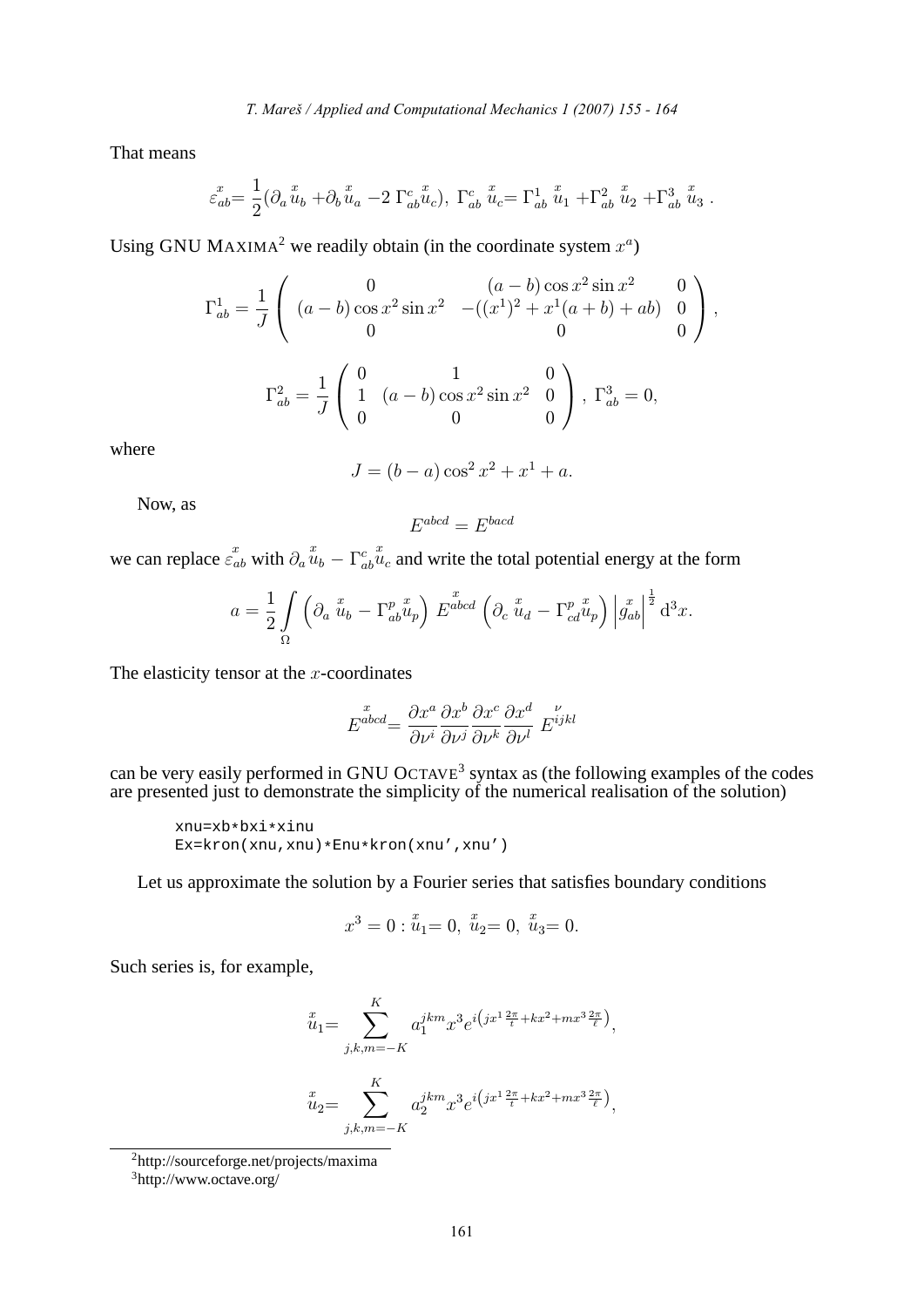*T. Mareš / Applied and Computational Mechanics 1 (2007) 155 - 164* 

$$
\stackrel{x}{u}_3 = \sum_{j,k,m=-K}^K a_3^{jkm} x^3 e^{i \left( jx^1 \frac{2\pi}{t} + kx^2 + mx^3 \frac{2\pi}{\ell} \right)},
$$

where, ideally,  $K = \infty$  and, practically,  $K = 3$ .

Provided that we denote

$$
u_{1,2,3} = \Sigma a_{1,2,3} \varphi \quad (\varphi = x^3 \phi)
$$

we can write

$$
\partial_b u_a = \frac{\partial u_a}{\partial x^b} = \begin{pmatrix} \sum a_1 \varphi i j \frac{2\pi}{t} & \sum a_1 \varphi i k & \sum a_1 (\varphi i m \frac{2\pi}{\ell} + \phi) \\ \sum a_2 \varphi i j \frac{2\pi}{t} & \sum a_2 \varphi i k & \sum a_2 (\varphi i m \frac{2\pi}{\ell} + \phi) \\ \sum a_3 \varphi i j \frac{2\pi}{t} & \sum a_3 \varphi i k & \sum a_3 (\varphi i m \frac{2\pi}{\ell} + \phi) \end{pmatrix}.
$$

As

$$
\varphi = \varphi^{jkm} = x^3 e^{ijx^1 \frac{2\pi}{t}} \cdot e^{ikx^2} \cdot e^{imx^3 \frac{2\pi}{\ell}}
$$

we can, in GNU OCTAVE syntax, write

$$
j = (-3:1:3); k = (-3:1:3); m = (-3:1:3);
$$
phi=x3\*kron(kron(exp(i+j\*x1\*2\*pi/t),exp(i\*k\*x2)),exp(i\*m\*x3\*2\*pi/ell));  
ux=[phi, zeros(1,686);zeros(1,343),phi, zeros(1,343);zeros(1,686),phi];\*A;

where A is a vector of unknown coefficients  $a_a^{jkl}$  and ux stands for

$$
\mathtt{ux} = \left(\begin{array}{c} x_1 \\ u_1 \\ u_2 \\ u_3 \end{array}\right).
$$

Writing

$$
\left\{\frac{\partial\stackrel{x}{u}_a}{\partial x^b}\right\}_{ab}=\mathbf{B}\star\mathbf{A}
$$

the matrix B is computed very easily via a few lines of the syntax. As the part of the deformation gradient containing the Christoffel symbols

$$
\Gamma^{c}_{ab}\stackrel{x}{u}_{c}=\Gamma^{1}_{ab}\stackrel{x}{u}_{1}+\Gamma^{2}_{ab}\stackrel{x}{u}_{2}+\Gamma^{3}_{ab}\stackrel{x}{u}_{3}
$$

is expressible in the form

$$
\left\{\Gamma^{p}_{ab}\stackrel{x}{u}_{p}\right\}_{ab} = \left\{\Gamma^{1}_{ab}\right\}_{ab} \ast \left[\text{phi}, \text{zeros}(1, 686)\right] \ast A + \left\{\Gamma^{2}_{ab}\right\}_{ab} \ast \left[\text{zeros}(1, 343), \text{phi}, \text{zeros}(1, 343)\right] \ast A
$$

we may for the whole deformation gradient write

$$
\left(\partial_a \mathbf{u}_b - \Gamma^p_{ab} \mathbf{u}_p\right) = (\mathbf{B} - \mathbf{Gam}) \cdot \mathbf{A}
$$

where

```
J=(b-a)*(cos(x2))+*2+x1+a;G1=1/J*[0,(a-b)*cos(x2)*sin(x2),0;(a-b)*cos(x2)*sin(x2), -((x1)**2+[x1)*(a+b)+a*b),0;0,0,0];G2=1/J*[0,1,0;1,(a-b)*cos(x2)*sin(x2),0;0,0];Gam=vec(G1')*[phi,zeros(1,686)]+vec(G2')*[zeros(1,343),phi,zeros(1,343)];
```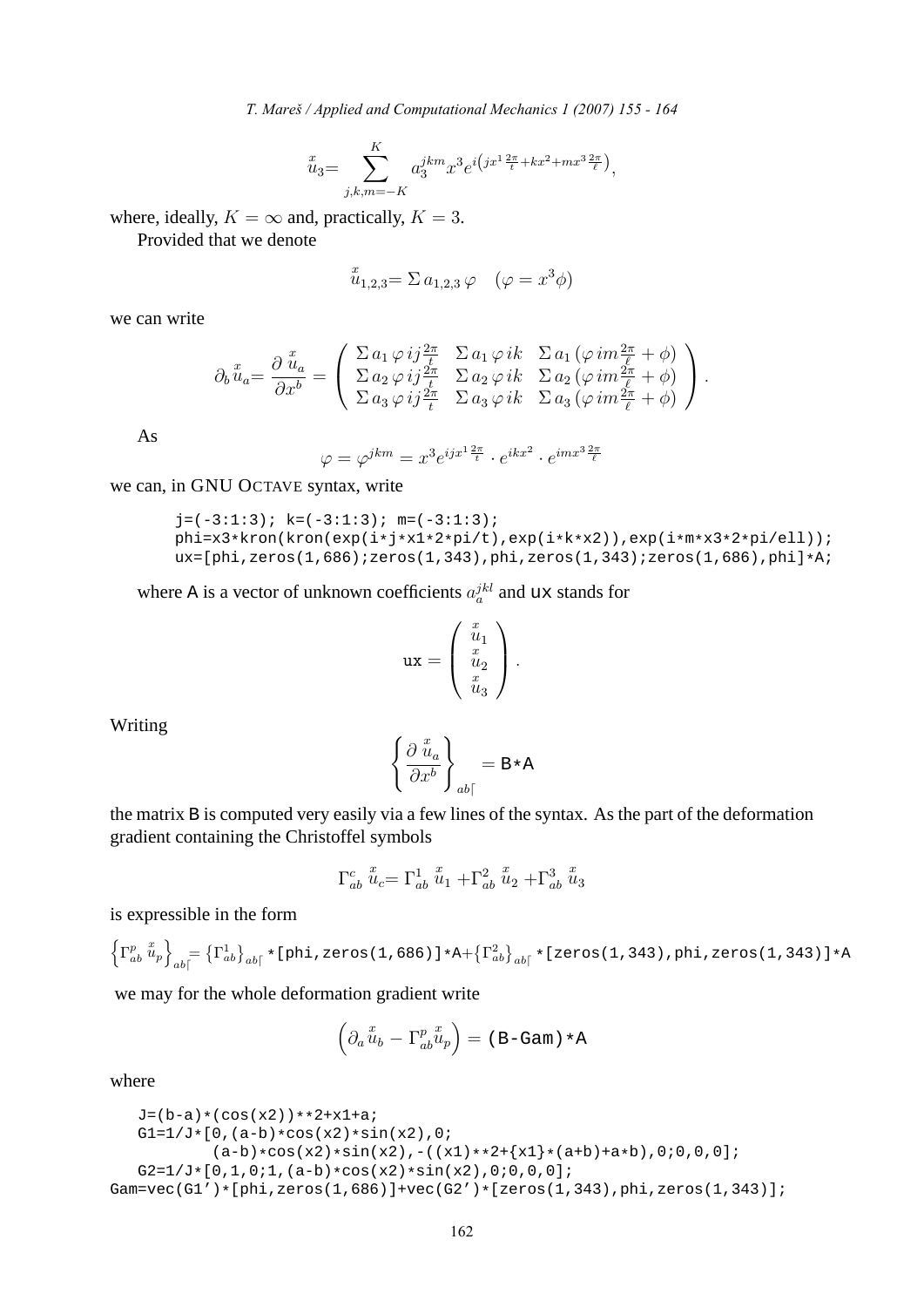

Fig. 5. deformation of the elliptic tube

# **3. Results**

Thus, we can write for the elastic energy

$$
a = \frac{1}{2} \mathbf{A}^T K \mathbf{A}
$$

with the stiffness matrix

$$
K = \int_{0}^{\ell} \int_{0}^{2\pi} \int_{0}^{t} \left( \mathbf{B} - \mathbf{G} \mathbf{a} \mathbf{m} \right)' * \mathbf{E} \mathbf{x} * (\mathbf{B} - \mathbf{G} \mathbf{a} \mathbf{m}) * \mathbf{sqrt} \left( \det \left( \mathbf{g} \mathbf{x} \right) \right) \mathrm{d}x^{1} \mathrm{d}x^{2} \mathrm{d}x^{3}
$$

where  $gx = (xb**(-1))' *xb**(-1)$  and the integration is performed numerically. The work of the applied force

$$
l = \int\limits_{S} \frac{F}{S} \, u_3 \, \mathrm{d}S
$$

may be expressed as

$$
l = \mathtt{P}' * \mathtt{A}
$$

with

$$
P = \left(\begin{array}{c} \text{zeros}(363) \\ \text{zeros}(363) \\ \int_{0}^{2\pi} \int_{0}^{t} \underline{F} \text{phi} \cdot \ast \text{sqrt}( \det(\text{gx})) \, dx^{1} dx^{2} \end{array}\right),
$$

the integration being once more performed numerically.

The resulting displacements, ub, in the global coordinate system, b, obtained easily, at a given point  $(x1, x2, x3)$ , via a few lines at  $\overline{GNU}$  OCTAVE syntax